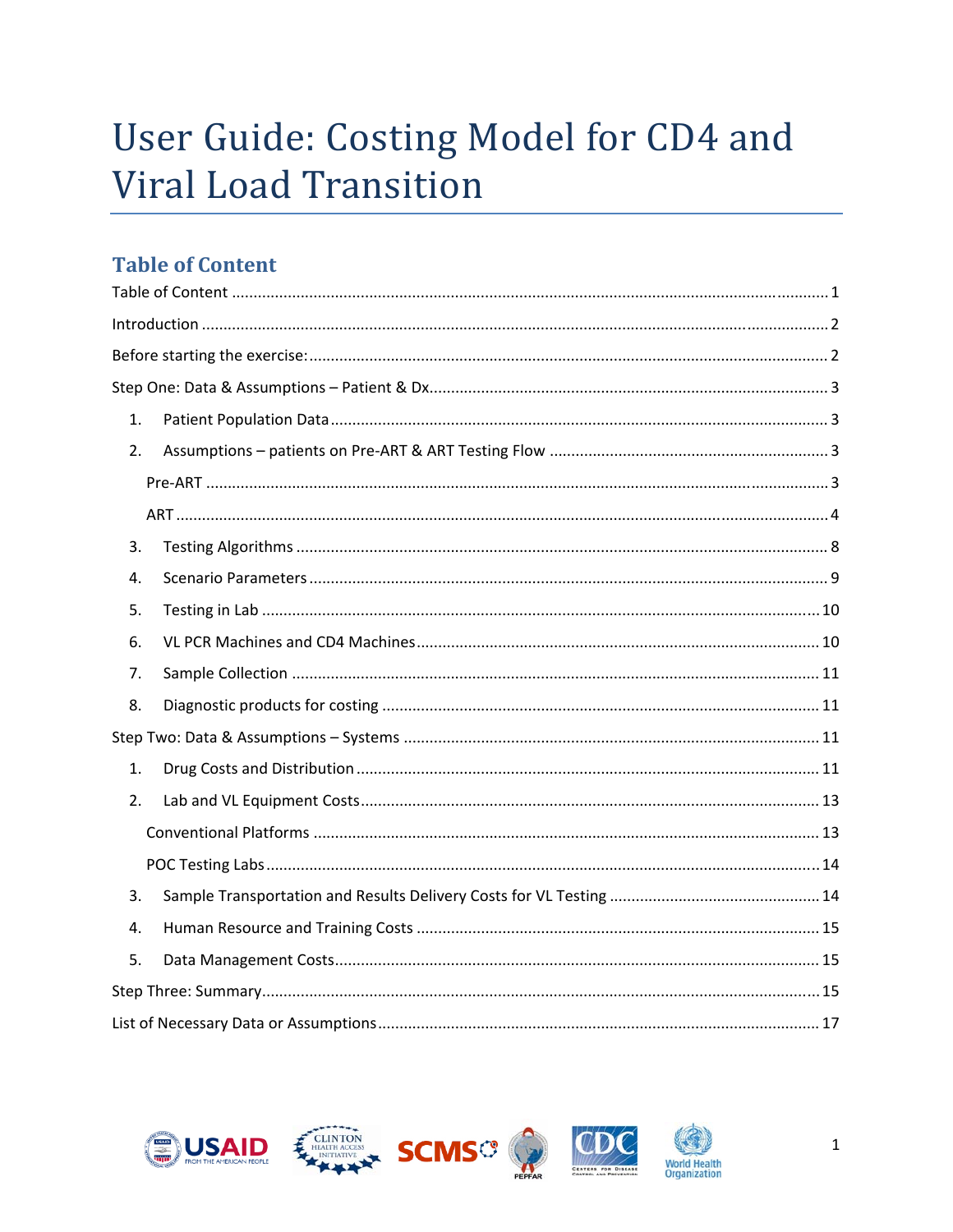# **Introduction**

This tool allows you to model different scenarios of viral load and CD4 transition based on different testing algorithms and programmatic scale-up rates. It will estimate the costs of your testing program based on a projected number of tests, including the costs of commodities, equipment, changes in ARV use, sample transport, results delivery, human resources, training, and data management for viral load and the costs of commodities only for CD4. It allows you to scale-up VL testing for ART patients, while scaling-down CD4 for routine ART monitoring and maintaining other types of CD4 testing (baseline, Pre-ART, opportunistic infections, etc.).

| The tool measures:                                                                                                                                       | The tool does not measure:                                                                                                                                                                                                 |
|----------------------------------------------------------------------------------------------------------------------------------------------------------|----------------------------------------------------------------------------------------------------------------------------------------------------------------------------------------------------------------------------|
| • Viral load costs, including commodities,<br>equipment, drugs, sample transport,<br>results delivery, human resources,<br>training, and data management | • Outline on current manufacture relabeling<br>practices<br>• Secondary/literature research on manufacturer<br>barriers and decisions<br>• Potential decreases in commodity costs associated<br>with global scale-up of VL |
| • CD4 commodity costs                                                                                                                                    | • Comprehensive CD4 costs, including equipment,<br>drugs, sample transport, results delivery, human<br>resources, training, and data management                                                                            |
| • Changes in treatment costs                                                                                                                             | • The full costs of treatment                                                                                                                                                                                              |

You will begin with the Data & Assumptions tabs (Patient & Dx and Systems). All user-entered required cells are in yellow. For some assumptions, the tool provides guidance to facilitate entry if the required data is unavailable for your program. After entering the necessary information on these tabs, the Summary tab provides an estimate of program costs based on your population and program scale-up specifications.

# **Before starting the exercise:**

Before you begin, you will need to gather the necessary data and information on patient populations, instrument usage, sample collection, ARV regimens, and programmatic costs. Guidance is provided for some of the assumptions where data may be limited. A complete list of necessary data and assumptions and associated guidance is provided at the end.

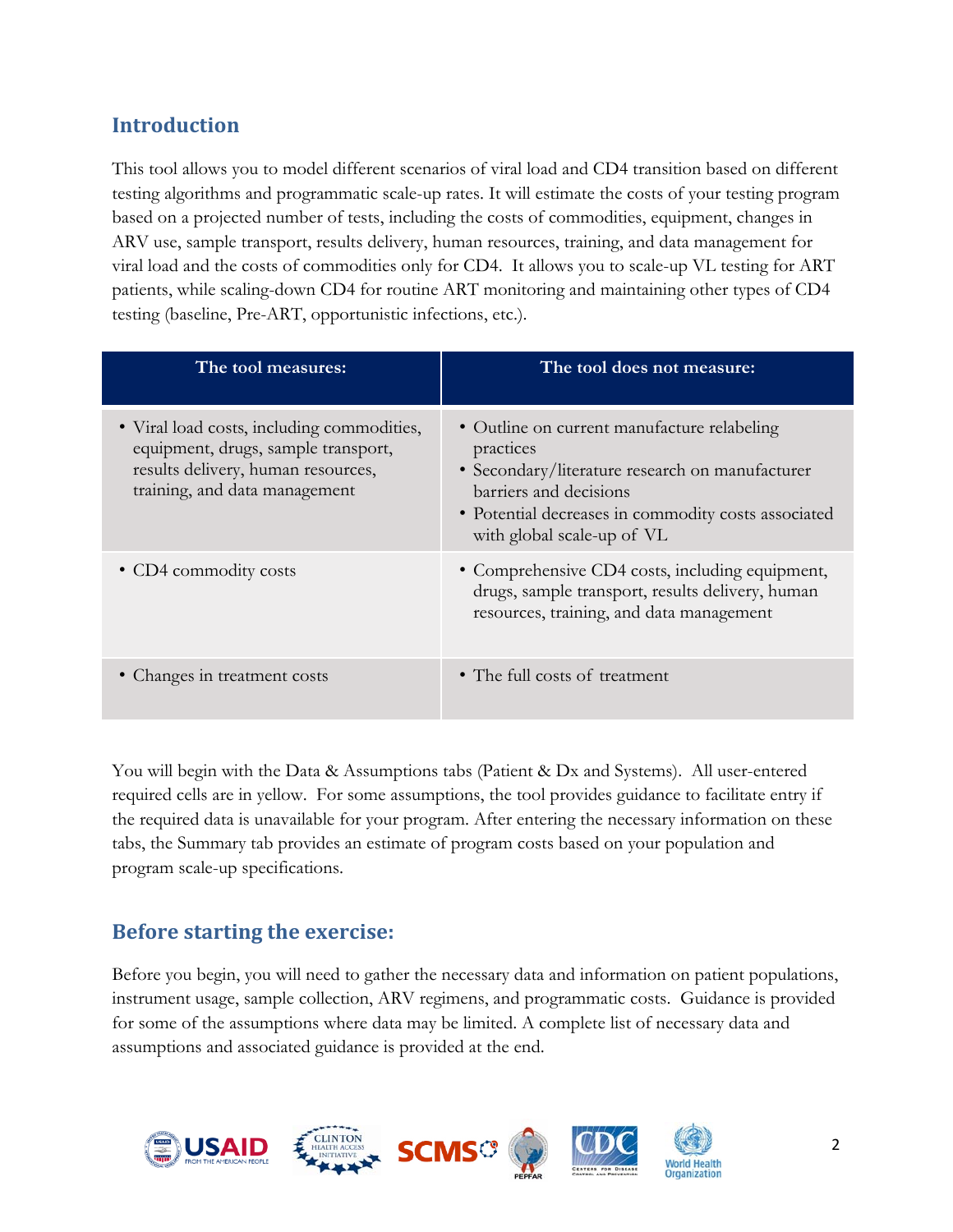# **Step One: Data & Assumptions – Patient & Dx**

In this section, you will enter information on your patient populations, testing algorithms, scenario parameters, testing instruments, sample collection, and laboratory commodity costs. All yellow cells in sections 1-4 must be filled in order to project testing volumes over the period of the model. Each additional section is necessary in order to include the specific costs to which they pertain in the costing model.

# **1. Patient Population Data**

#### *Timeframe*

The tool is designed to model costs for a period of 3 years into the future. Under "Timeframe for Scale-up," you should begin with the previous year, or the year prior to scale-up initiation (Year 0), and enter the following 3 years.

### *Patient population for ART and Pre-ART*

This section should be based on your HIV/AIDS population forecasts for ART and Pre-ART. You will begin with the number of patients in each category (Adult, Pregnant Women, and Children) at the end of the year prior to the beginning of your modeling (Year 0).

For the ART population, you will enter the total number of Adults, Pregnant Women, and Children, which should include both  $1<sup>st</sup>$  and  $2<sup>nd</sup>$  line patients. In the following cells, you will enter the current (Year 0) number of patients on second line. Because the pregnant women category should encompass a transitory group where women will enter and leave this group within approximately 12 months, the tool considers all pregnant women entered for each year as "new" to the group and on first line.

# **2. Assumptions – patients on Pre‐ART & ART Testing Flow**

In this section you will enter assumptions on the testing and movement of patients in Pre-ART and ART, including Pre-ART to ART migration, loss-to-follow-up rates, suspected failure rates, and switch rates. It is separated into sections for Pre-ART and ART Adult, ART Pregnant Women, and ART Children. We have provided guidance next to these cells if data from your program is not available. Users should attempt to gather the necessary data from their program or tailor the assumptions as much as possible to their specific circumstances.

### **Pre‐ART**

*Pre-ART to ART Migration Rate for Adults & Children* 

These rates pertain to the percent of the Pre-ART population that will initiate ART in a given year. The number who migrate from Pre-ART to ART differs from the total number

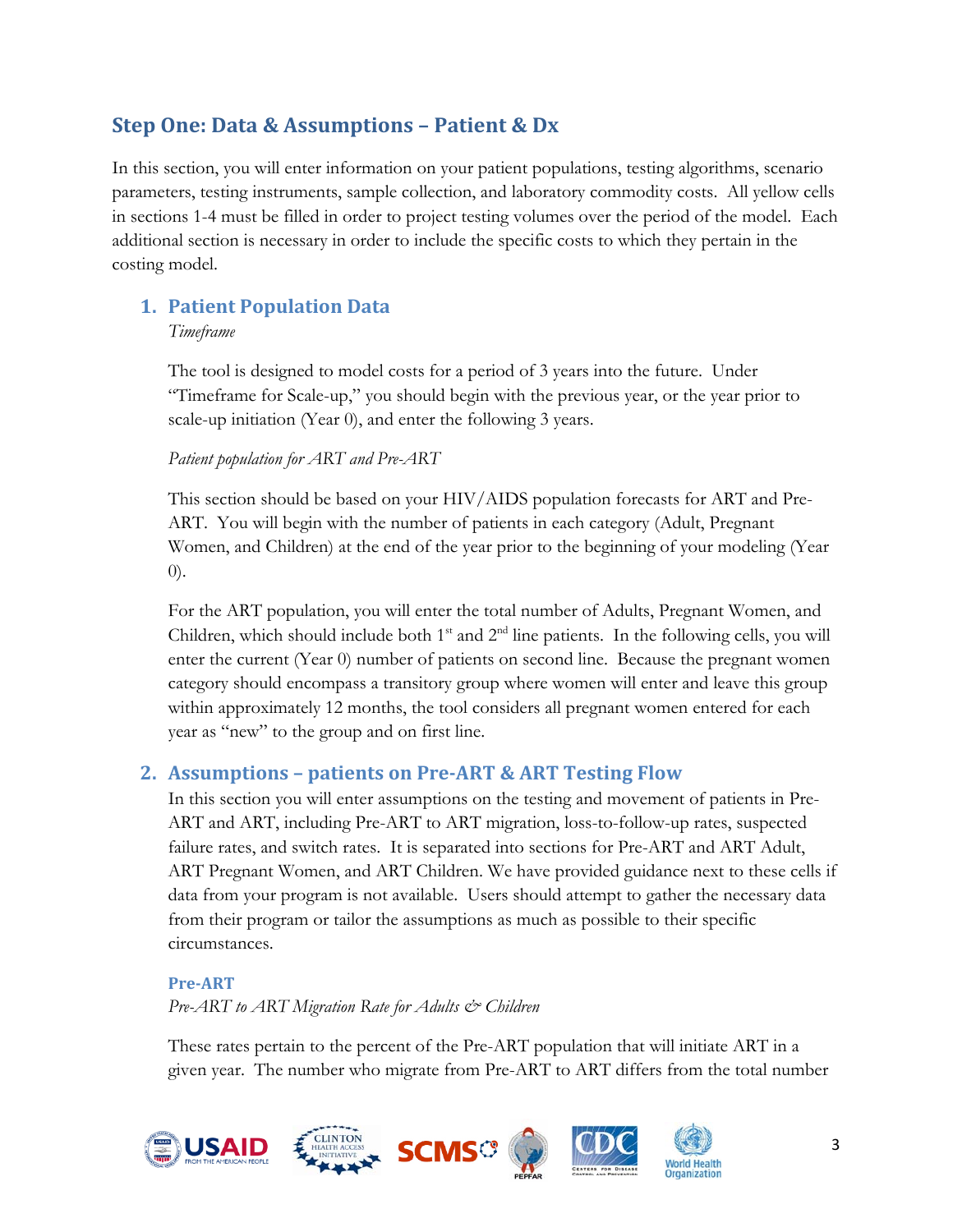of new ART patients because the former does not include those who go directly from testto-treatment.

# # of Pre-ART patients who initiate ART in year # of Pre-ART patients in year

### *Attrition Rate Adults & Children patients in Pre-ART*

This is the percent of the Pre-ART populations who will be lost-to-follow-up over the course of one year. This does not include those who migrate from Pre-ART to ART.

### # of Pre-ART patients lost to follow-up in year # of Pre-ART patients in year

### *Additional Pre-ART Adults & Children CD4 Provider-Initiated Testing*

This pertains to the percent of Pre-ART patients who will receive an additional providerinitiated CD4 test during the year outside of the routine Pre-ART CD4 testing algorithm that is set in the given scenario (Section 8: Scenario Parameters). If users do not anticipate additional provider-initiated CD4 testing, this can be left blank.

# # of provider-initiated Pre-ART CD4 tests in year # of Pre-ART patients in year

### **ART**

The user-entered required cells described below apply to Adults and Children and should be entered separately in the tool. User-entered assumptions are also required for pregnant women and are similar to the Adult and Children sections although briefer given that pregnant women should be considered as part of adults once breastfeeding is completed and the tool assumes all pregnant women will be on 1<sup>st</sup> line ARV.

### *2nd Line Switch Rate with CD4 Monitoring Only*

This pertains to the percent of  $1<sup>st</sup>$  line ART patients who will switch to  $2<sup>nd</sup>$  line regimens over the course of a year following CD4 monitoring only (no viral load testing). If viral load testing has not begun in your program, the switch rate (# of new  $2<sup>nd</sup>$  line patients/total 1<sup>st</sup> line patients) from the previous year (Year 0) can be used to approximate this rate.

# # of 1st line patients who switch to 2nd line under CD4 monitoring in year # of 1st line patients in year

2nd line Switch Rate with VL monitoring of suspected failure  $\mathcal{O}^{\geq 2^{nd}}$  line Switch Rate with Routine VL *Monitoring* 

These rates will be automatically calculated based on the testing assumptions entered in the following two sections.



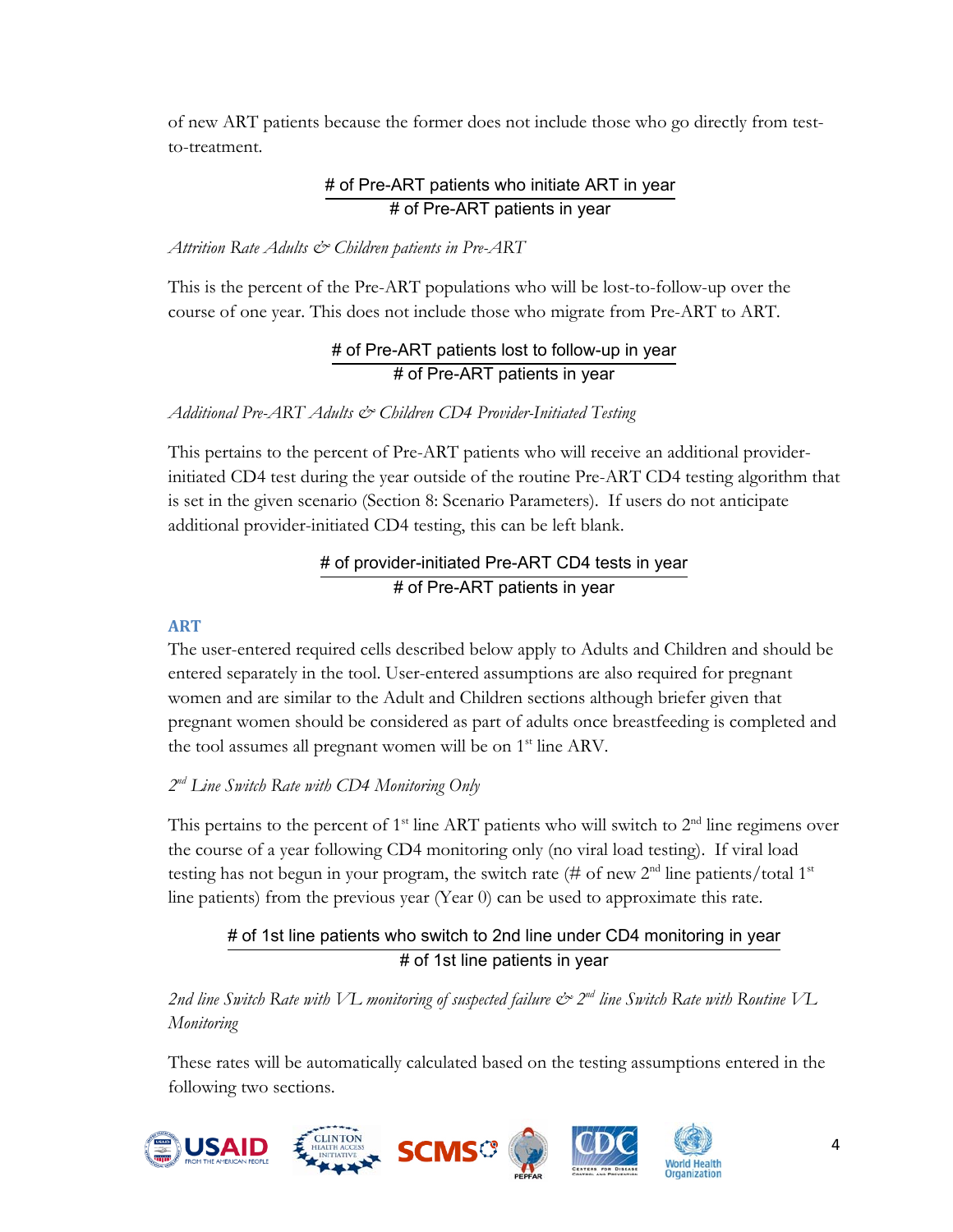# # of 1st line patients who switch to 2nd line under routine VL testing in year # of 1st line patients in year

Suspected Failure

The assumptions in this section should pertain to a scenario in which viral load testing is only used to confirm suspected failures as ordered by a healthcare provider. No routine viral load is assumed in these rates. If users are not including suspected failure testing in chosen scenarios (Section 8), this section can be left blank.

Patients on 1<sup>st</sup> Line Suspected to be Failing (1<sup>st</sup> VL Testing)

This pertains to the percent of patients on  $1<sup>st</sup>$  line that will have a viral load test due to suspected virological failure in a given year. Suspected failure can be based on clinical or immunological monitoring. This is not the same as the number of viral load tests divided by the 1st line population, since patients could have more than one viral load test in a given year.

# # of 1st line patients who receive a VL test due to suspected failure # of 1st line patients in year

### *Patients retested after adherence and counseling (2nd VL Test)*

This pertains to the percent of patients who received an initial suspected failure test who will receive a second viral load test. This involves the number of those who initially test above the viral load threshold, initiated adherence counseling, and then receive a second test after adherence counseling.

> # of patients who receive a 2nd VL test following suspected failure # of 1st line patients who received a VL test due to suspected failure

| # 1st VL>threshold                             | $\pm$ # initiate adherence counseling | # receive 2nd test              |
|------------------------------------------------|---------------------------------------|---------------------------------|
| # of received VL test due to suspected failure | # 1st VL>threshold                    | # initiate adherence counseling |

or

### *Patients Virologically failed (2 VL>1000 copies) switched to 2nd line*

This pertains to the percent of patients who were tested twice who are subsequently switched to a 2<sup>nd</sup> line regimen. This involves the number of twice-tested patients who will test above the viral load threshold and the percent of those patients who will ultimately be switched to 2<sup>nd</sup> line.

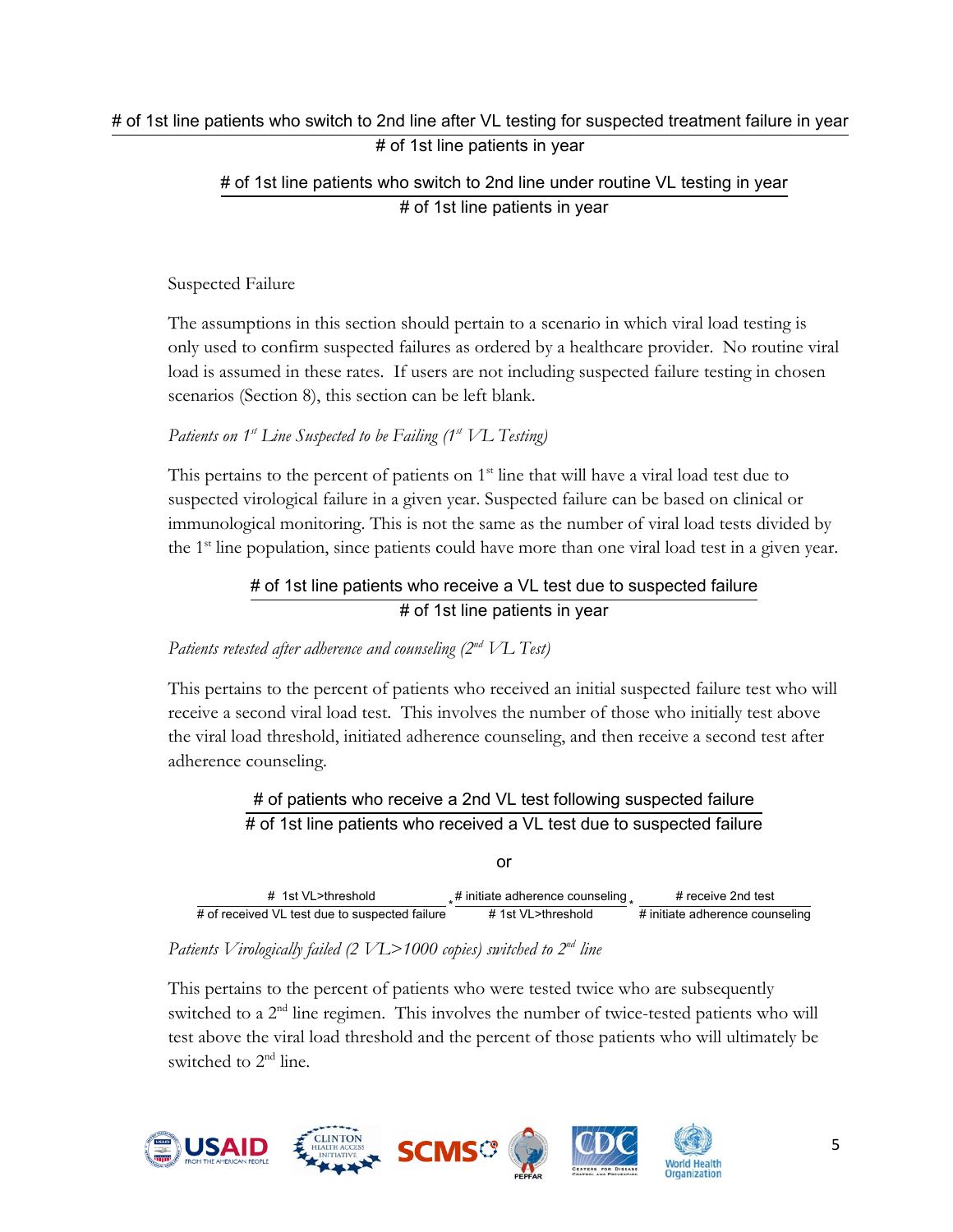### # of patients who switch to 2nd line under suspected failure testing # of 1st line patients who received 2 suspected failure VL tests

or

# of patients with 2nd VL>threshold  $*$  # of patients who switch to 2nd line  $\pm$  of patients with 2nd VL>threshold  $_{\star}$  # of patients who switch to 2nd line<br># of patients who receive 2nd test  $\,$  # of patients with 2nd VL>threshold

*Patients on 2nd line suspected to be failing* 

This pertains to the percent of second line patients who will receive a provider-initiated VL test for suspected failure (based on clinical or immunological monitoring).

# # of 2nd line patients who receive a VL test due to suspected failure # of 2nd line patients in year

### *Patients on 2nd line retested after adherence and counseling*

This pertains to the percent of  $2<sup>nd</sup>$  line patients who received a suspected viral load test who are then retested after adherence counseling. It includes both the percent of those tested with  $VL \ge 1000$  copies and the percent of those patients who are subsequently retested.

### # of 2nd line patients who receive a 2nd VL test following suspected failure # of 2nd line patients who received a VL test due to suspected failure

or

# of 2L patients with 1 VL>threshold # of 2L patients who received 1 VL test due to suspected failure # of 2L patients with 1 VL>threshold<br>H of 2L patients with 1 VL>threshold

*Patients switched to 2nd line after only 1 VL test > 1000 copies* 

This pertains to the percent of  $1<sup>st</sup>$  line patients who switch to  $2<sup>nd</sup>$  line after only 1 suspected failure viral load test above threshold. This is used in a scenario in which patients switch to  $2<sup>nd</sup>$  line without adherence counseling following a VL  $> 1000$  copies.

# # of 1st line patients switched to 2nd line after 1 VL test due to suspected failure # of 1st line patients who received a VL test due to suspected failure

or

# of patients with 1 VL>threshold <sub>\*</sub> # of patients who switch to 2nd line after 1st test<br># of patients who receive 1st test # of patients with 1 VL>threshold # of patients with 1 VL>threshold

Routine Monitoring

The assumptions in this section should pertain to a scenario in which patients receive routine viral load monitoring based upon the testing algorithms entered in Section 4. If users are not including routine testing in chosen scenarios (Section 8), this section can be left blank.



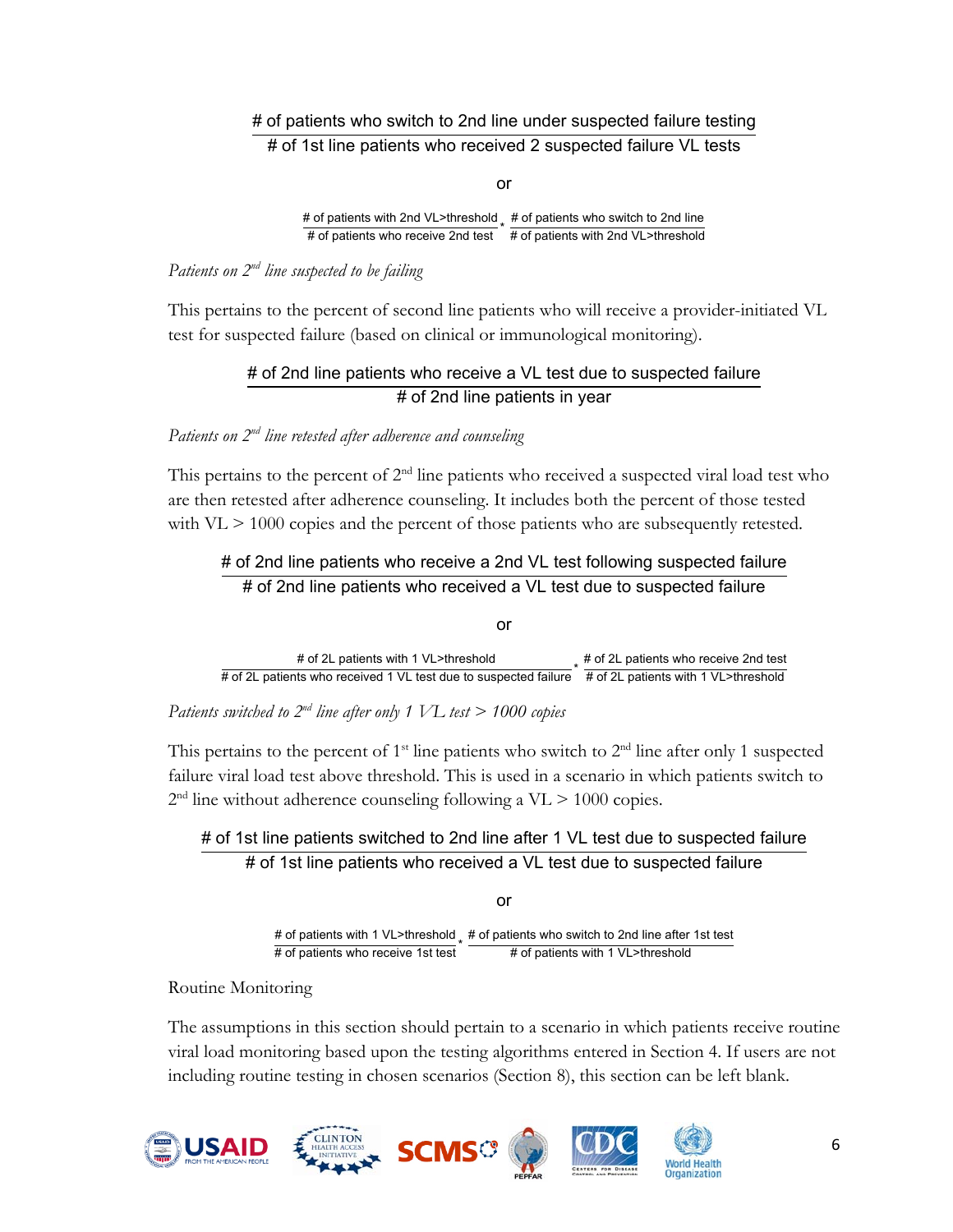#### *Virological Failure on 1st Line because VL>1000 copies*

This pertains to the percent of 1<sup>st</sup> line patients who will have a routine viral load test that is above the threshold in a given year.

### # of 1L patients with first routine monitoring VL>threshold in year # of 1st line patients in year

### *Patients retested after adherence and counseling (2nd VL Test)*

This pertains to the percent of patients with an initial VL result above the threshold who will receive a second viral load test. This involves the number of those who initially test above the viral load threshold, initiated adherence counseling, and then receive a second test after adherence counseling.

### # of patients who receive a 2nd VL test following adherence counseling # of 1st line patients with routine VL>threshold

or

# of patients who initiate counseling  $\;\;\downarrow$  # of patients retested following counseling # of patients with 1 routine VL>threshold # of patients who initiate counseling

*Patients Virologically failed (VL>1000 copies) switch to 2nd line* 

This pertains to the percent of patients who were tested twice who are subsequently switched to a 2<sup>nd</sup> line regimen under routine monitoring. This involves the number of twicetested patients who will test above the viral load threshold and the percent of those patients who will ultimately be switched to 2<sup>nd</sup> line.

> # of patients who switch to 2nd line under routine monitoring # of 1st line patients who received 2 VL tests

> > or

# of patients with 2nd VL>threshold # of patients who switch to 2nd line  $t$  of patients with 2nd VL>threshold  $_{\mathrm{\ast}}$  # of patients who switch to 2nd line<br># of patients who receive 2nd test  $\;$  # of patients with 2nd VL>threshold

*Virological Failure 2nd Line because VL > 1000 copies* 

This pertains to the percent of  $2<sup>nd</sup>$  line patients who will test above the threshold during routine monitoring.

> # of 2L patients with 1 routine VL>threshold # of 2nd line patients in year

*Patients on 2nd line retested after adherence and counseling* 







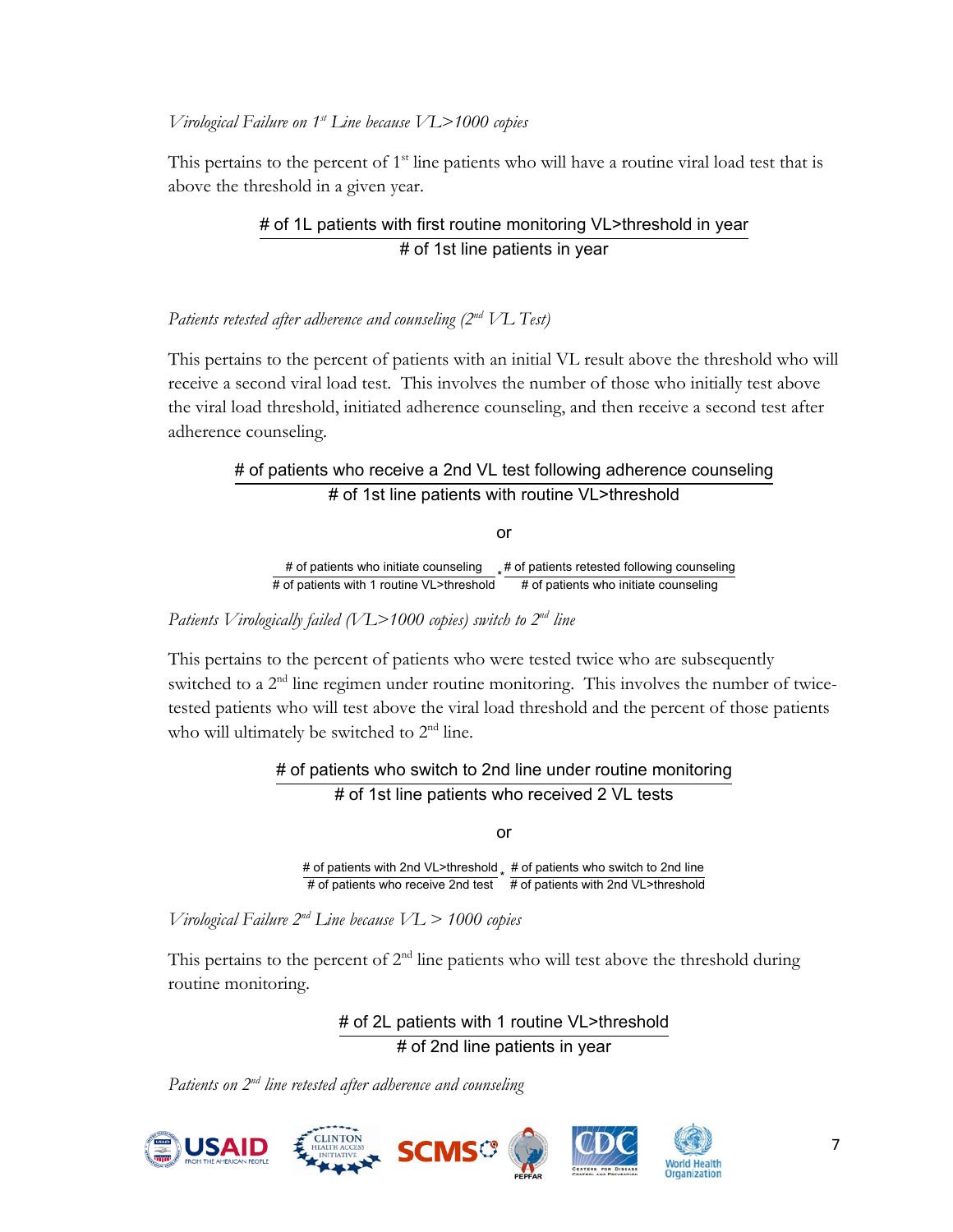This pertains to the percent of  $2<sup>nd</sup>$  line patients with virological failure who are retested. It includes both the percent of  $2<sup>nd</sup>$  line patients with virological failure who initiate adherence counseling and the percent of those patients who are subsequently retested.

### # of 2nd line patients who receive a 2nd VL test following adherence counseling # of 2nd line patients with virologic failure

or

# of 2L patients who initiate adherence counseling  $*$  # of 2L patients who receive 2nd test<br># of 2L patients with 1st VL>1000 copies \* # of 2L patients who initiate adherence cour # of 2L patients who initiate adherence counseling

*Patients switched to 2nd line after only 1 VL test > 1000 copies* 

This pertains to the percent of  $1<sup>st</sup>$  line patients who switch to  $2<sup>nd</sup>$  line after only 1 routine viral load monitoring test above threshold.

### # of 1st line patients switched to 2nd line after 1 routine VL test above>threshold # of 1st line patients who received a routine VL test

or

# of patients with 1st VL>threshold  $\frac{1}{x}$  # of patients who switch to 2nd line after 1st test # of patients with 1st VL>threshold # of patients with 1st VL>threshold

Loss

*Attrition Rate on 1st Line* 

This pertains to the percent of  $1<sup>st</sup>$  line patients who are lost-to-follow-up over a year. It includes those who die, but not those who switch to a 2nd line regimen.

### # of 1st line patients lost to follow-up in year # of 1st line patients in year

*Attrition Rate on 2nd Line* 

This pertains to the percent of  $2<sup>nd</sup>$  line patients who are lost-to-follow-up over a year. It includes those who die, but not those who switch to a 3rd line regimen.

> # of 2nd line patients lost to follow-up in year # of 2nd line patients in year

# **3. Testing Algorithms**

In this section, you will enter the desired testing algorithm for adults, children, and pregnant women under routine monitoring.

**SCMS** 









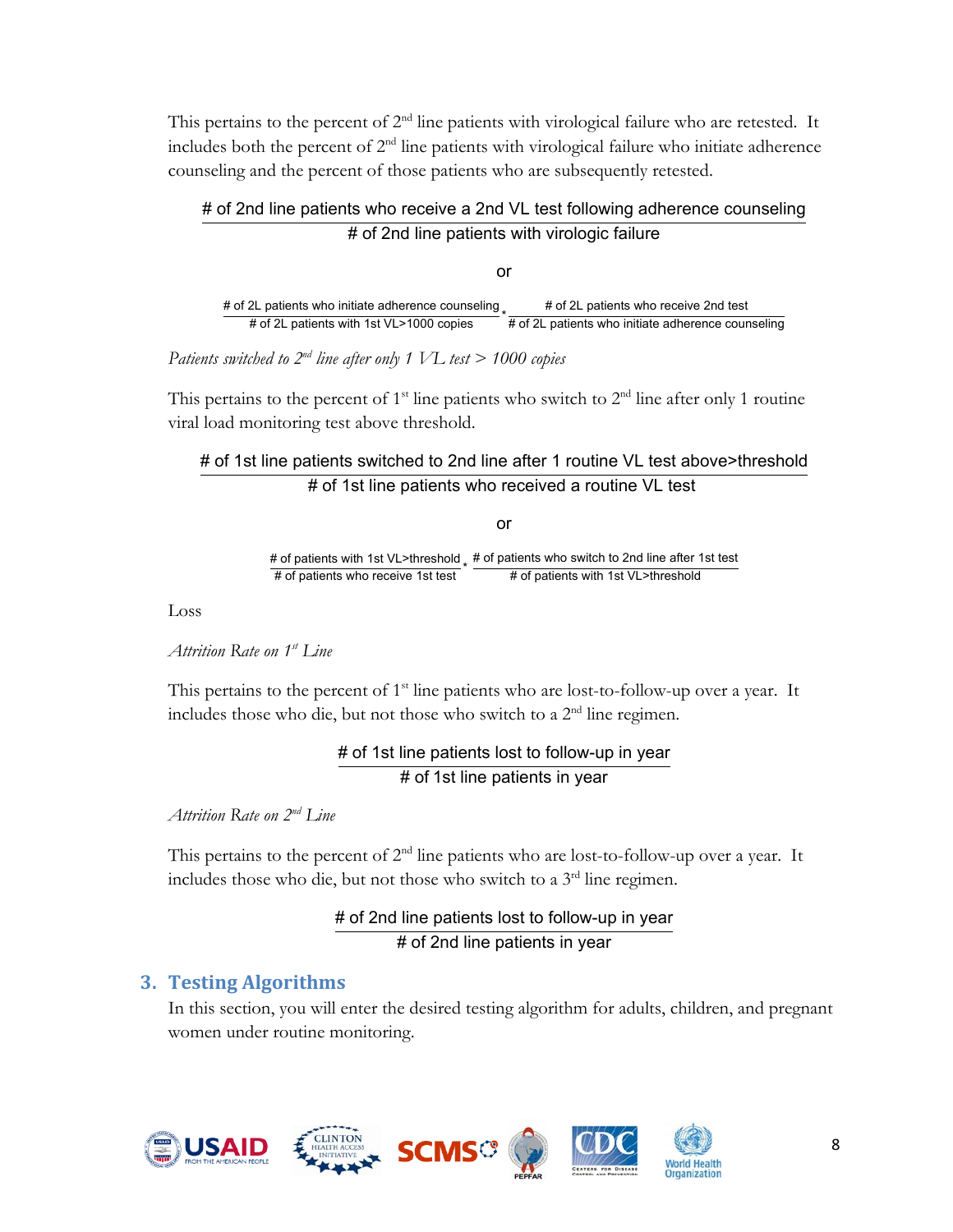If your program is following the WHO recommended testing algorithm for viral load testing, you can select "Yes" and the algorithm will be prepopulated for you. If not, you must manually enter the algorithm below.

# **Viral Load**

*Tests First Year* – This is the number of tests a patient who begins ART will receive in their first year on treatment, including baseline testing.

*Tests Per Year – on-going* – This is the number of yearly tests a patient who has been on ART for more than a year should receive, i.e. the number of yearly tests after 12 months.

*Tests – on-going for*  $2^{nd}$  *line* – This is the number of yearly tests a patient on  $2^{nd}$  line ART will receive.

# **CD4**

### ART

*Tests First Year* – This is the number of tests a patient who begins ART will receive in their first year on treatment, including baseline testing.

*Tests Per Year – on-going* – This is the number of yearly tests a patient who has been on ART for more than a year should receive, i.e. the number of yearly tests after 12 months.

Pre-ART

*Tests at Diagnosis –* This is the number of tests a patient receives at the time of diagnosis, regardless of whether the patients initiates treatment subsequently or enters Pre-ART care.

*Tests First Year (excluding baseline)* – This is the number of tests a patient who enters Pre-ART following diagnosis will receive in their first year in care, excluding the test at diagnosis.

*Tests Per Year – on-going* – This is the number of yearly tests a patient who has been in care for more than a year should receive, i.e. the number of yearly tests after 12 months.

# **4. Scenario Parameters**

This section is where you set the testing scenario that you would like to cost. It involves designating what groups of patients (Adults, PW, Children) will be getting what kind of testing (routine VL, suspected failure, CD4).

Target Population

You can designate only certain groups to be eligible for each type of testing or for the entire population. Selecting "All Patients…" does not mean that 100% of the population will receive testing, but rather that all groups are eligible for testing. Actual service utilization will be determined by scale-up targets set for each type of testing.





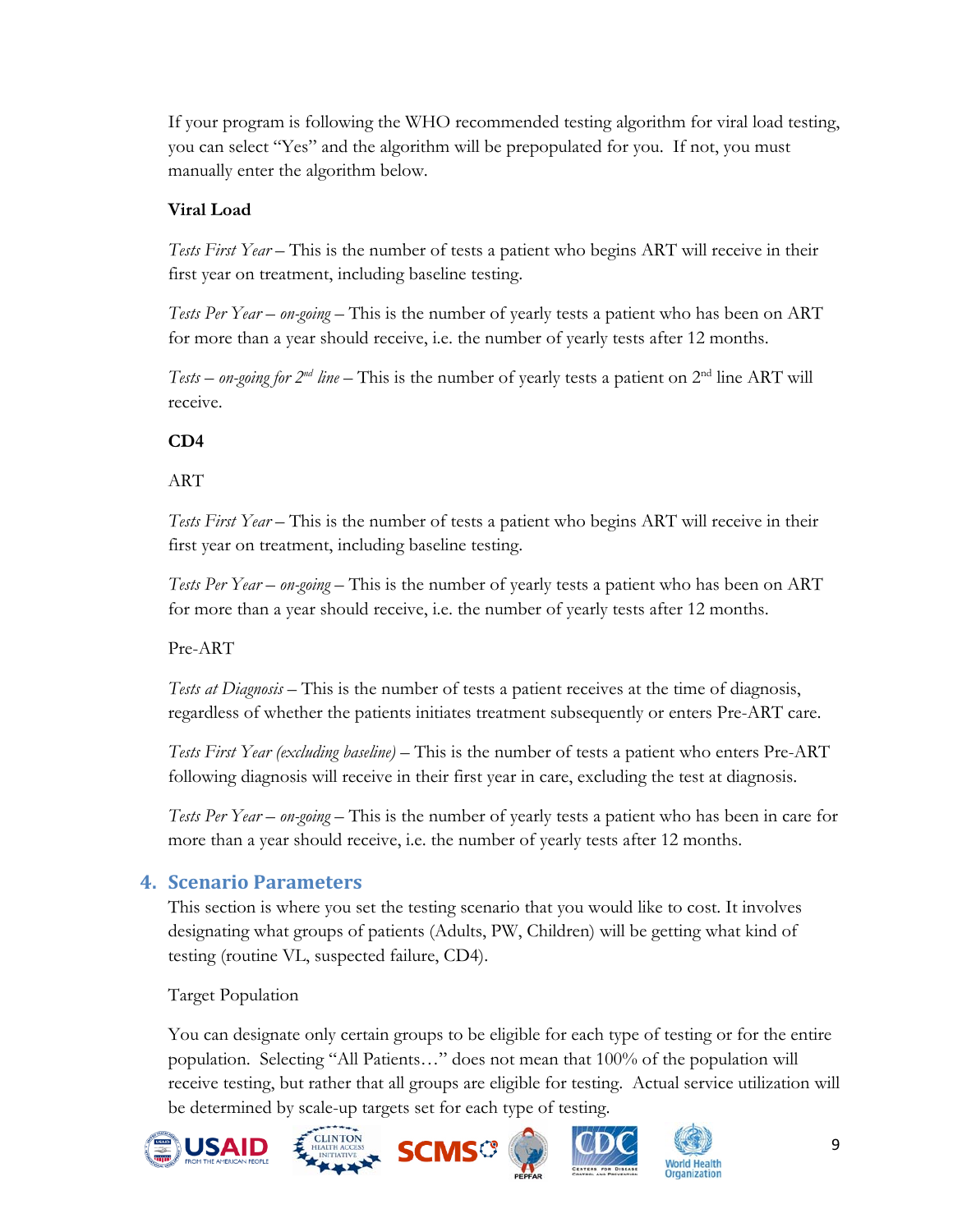### Scale-Up Targets

This refers to the percent of the patients in each designated group who will receive testing for each year of scale-up. You do not have to set scale-up targets for groups who are not receiving a particular type of testing.

- *a. VL used to confirm suspected failure for patients not receiving VL routine monitoring*  If Yes, only those who are not receiving routine monitoring (based on the selection in part b) will be eligible for suspected failure VL testing. If No, no suspected failure testing will be assumed.
- *b. VL used also/only for routine monitoring*  If Yes, all patients in the designated groups will be eligible for routine VL testing, as determined by the VL testing algorithm set in Part 3.
- *c. CD4 used for routine Pre-ART monitoring in addition to provider-initiated testing?*  If Yes, all patients in the designated Pre-ART groups will be eligible for routine CD4 testing, as determined by the CD4 Pre-ART testing algorithm set in Part 3. If No, only provider-initiated CD4 testing for those in Pre-ART will be assumed. The number of provider-initiated CD4 tests will be determined by the rate set in Part 2 – "Additional Pre-ART CD4 Provider-Initiated Testing."
- *d. CD4 used for routine monitoring of those receiving routine VL monitoring?*  If Yes, those receiving routine VL testing will also be eligible for routine CD4 testing, as determined by the CD4 ART testing algorithm set in Part 3. If No, those receiving routine VL testing will not be eligible for additional CD4 testing.
- *e. CD4 used for routine monitoring of those not receiving VL?*  If Yes, those not receiving routine VL testing will be eligible for routine CD4 testing, as determined by the CD4 ART testing algorithm set in Part 3. If No, those not receiving routine VL testing will not receive any routine testing.

# **5. Testing in Lab**

This section allows users to add extra tests that will be required for training, quality assurance, sample rejection, and wastage. These rates will apply both to the quantification of CD4 and VL testing commodities.

# # of tests for training, EQA, sample rejection, or wastage # of tests ordered

# **6. VL PCR Machines and CD4 Machines**

In this section, you will enter the instrument distribution of CD4 and VL machines from your program as the percent of total tests performed by each type of machine. The sum of the percent must equal 100%.

# of tests performed by type of machine year

total # of tests in year









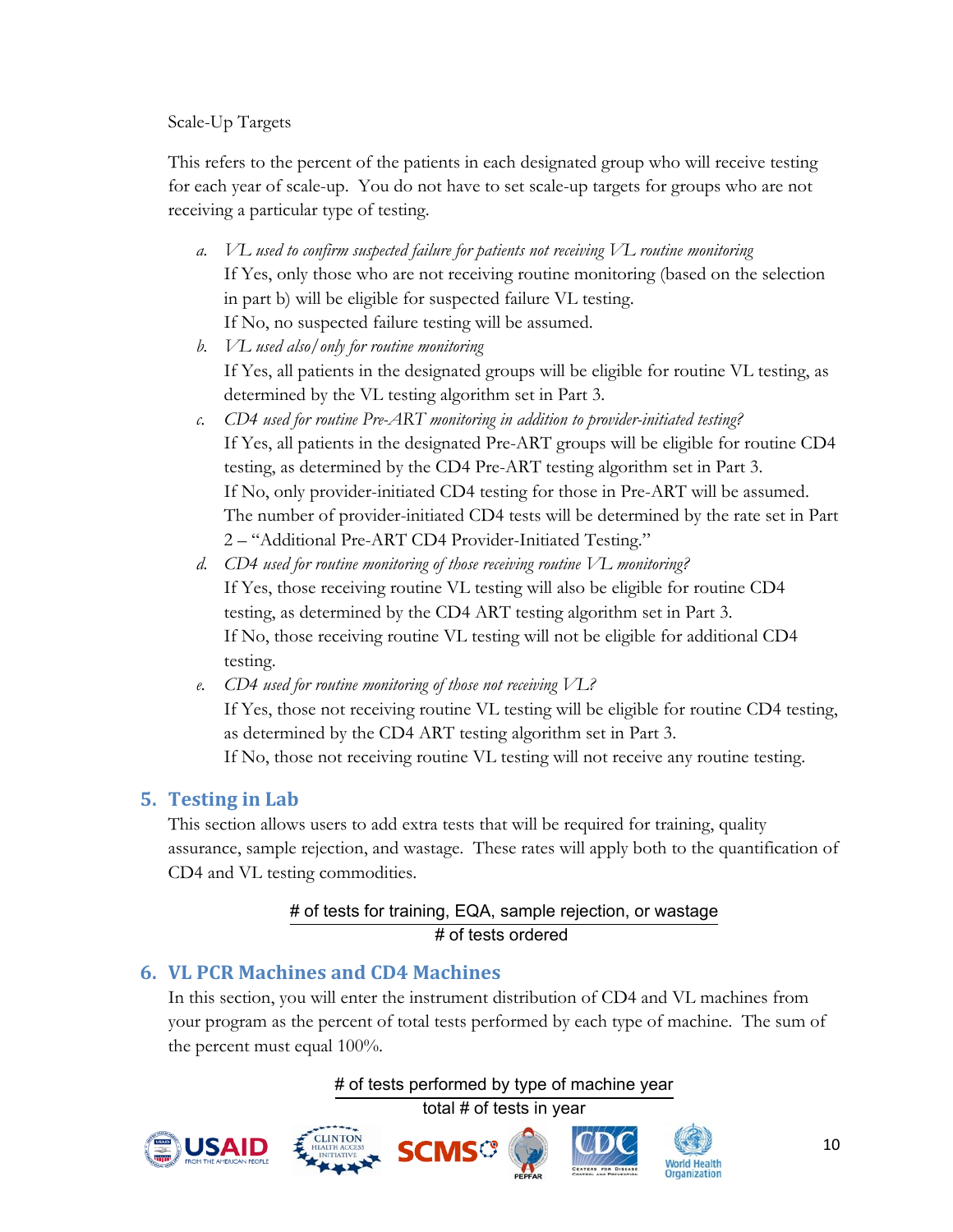You must enter the expected instrument distribution for each year of your forecast. If you expect to replace certain machines with a different brand or to purchase additional machines that could change this distribution, this should be reflected in the yearly instrument distribution.

For each machine used, you must also enter the ratio of controls-to-tests. Even if an instrument is not being used, you must enter a non-zero figure for this ratio, though only instruments that are in use and have a non-zero distribution percent will affect the test calculations.

If you are using a type of machine that is not listed, you can replace the name of a machine you are not using in the left-hand column with this machine. For CD4 machines, there is also an "Other" row in which you can add a machine that is not already listed.

# **7. Sample Collection**

This section pertains to the sample collection distribution of viral load tests you expect for your program. The options are DBS (Dried Blood Spot), PPT (Plasma Preparation Tubes), and EDTA (Ethylenediaminetetraacetic Acid Plasma). As with the instrument distribution, these figures must be entered for each year of the forecast and must sum to 100% for the year.

# # of samples collected through method in year total # of samples collected in year

# **8. Diagnostic products for costing**

In this section, you will enter the cost per test for sample collection and laboratory testing. The labs costs should include both reagents and consumables, but not the cost of the machines. However, in the case of reagent rental agreements, the cost per test could also include the cost of the instrument and of service & maintenance.

You might also want to add the cost of shipment and distribution to the cost per test to ensure it is captured in the overall costs, as these costs are not included elsewhere in the tool.

# **Step Two: Data & Assumptions – Systems**

In this tab, you will enter cost and distribution information as related to ARV commodities, viral load equipment, sample transportation and results delivery, human resources and training, and data management. If you do not wish to have some of these costs included in your budget projection, you can leave a section blank and the tool will exclude it from the estimation.

# **1. Drug Costs and Distribution**

This section uses the distribution of 1<sup>st</sup> and 2<sup>nd</sup> line adult and children ARV regimens and their weighted costs to estimate the (potential) increase in 2nd line use costs following VL

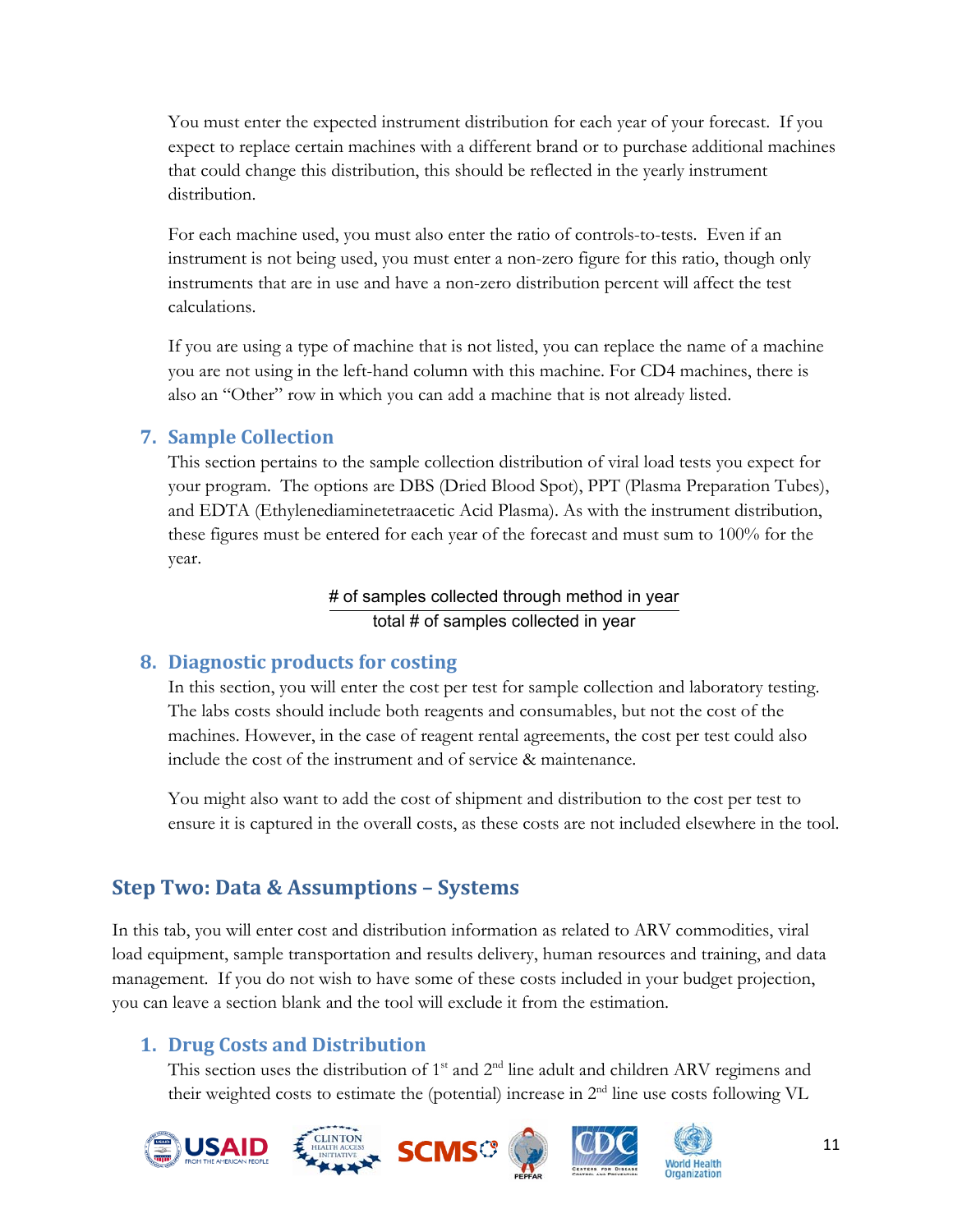scale-up. This section does not calculate the total treatment costs a country might incur, but only the difference in costs resulting from the introduction of VL testing.

### *1st and 2nd Line Drug Annual Costs*

In this section, you will enter the average cost for each ARV regimen for one year of treatment. The most common regimens are listed, but users can change these or add additional regimens in the "other" cells.

Information on ARV drug prices is available from these sources:

WHO Global Price Reporting Mechanism: http://apps.who.int/hiv/amds/price/hdd/ MSH International Drug Price Indicator Guide: http://erc.msh.org/mainpage.cfm?file=1.0.htm&module=DMP&language=English SCMS e-catalog: http://scms.pfscm.org/scms/ecatalog/arvs

# *1st and 2nd Line Drug Distribution*

In this section, you will enter the regimen distribution for your adult and child ART populations for each year of scale-up, which will be used to calculated a weighted cost of ARV commodities. Each column must sum to 100%.

# # of patients on given regimen total adult or child ART population

For some regimens, dual (e.g. TDF/3TC + EFV) and triple (TDF/3TC/EFV) formulations are available and may both be used in a program. This situation can be handled in one of two ways: the formulations can be listed separately in this section, with separate prices and distributions or the formulations can be listed as one regimen with a weighted cost.

### *Original and Updated Prevalence Rates*

This section allows for a comparison of 1<sup>st</sup> and 2<sup>nd</sup> line ARV drug costs with and without VL scale-up.

For the Original 1<sup>st</sup> and  $2<sup>nd</sup>$  Line Prevalence Rates, you will enter what the distribution of 1<sup>st</sup> and 2nd line ART patients was estimated to be without VL monitoring scale-up. If no forecast is available, your program's current  $1<sup>st</sup>/2<sup>nd</sup>$  line split can be used.

> # of patients on specific line total adult or child ART population









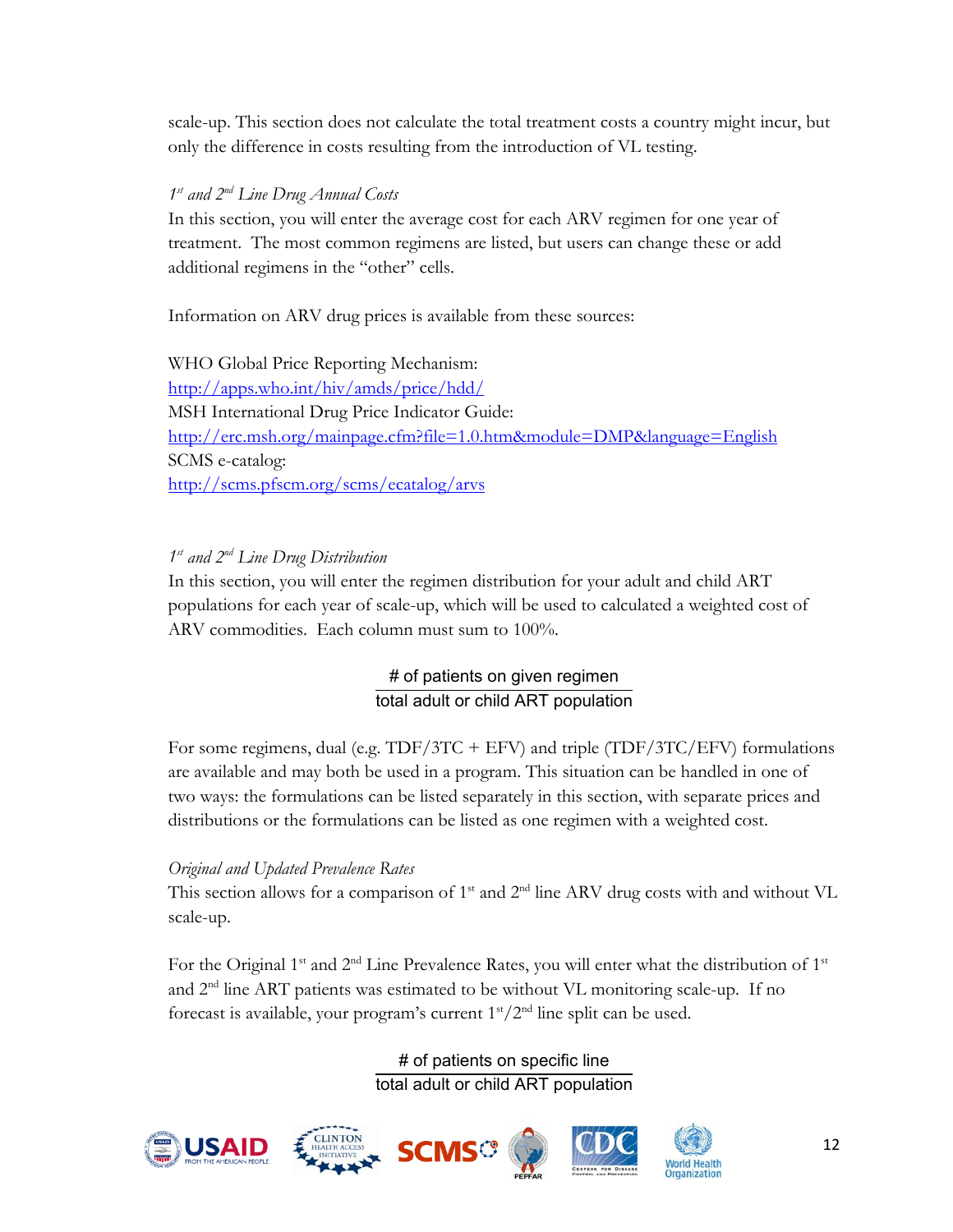The Updated 1<sup>st</sup> and 2<sup>nd</sup> Line Prevalence Rates are calculated figures from the patient and dx assumptions in the previous tab and should not be manually entered.

# **2. Lab and VL Equipment Costs**

### **Conventional Platforms**

### *Lab Name & Testing Platform*

In this section, you will enter information on each lab that is or will be performing viral load testing. First you will enter the name of the lab and the testing platform it uses. If a lab is using multiple platforms, please fill in one line for each kind.

### *# of Testing Platforms*

Next you will enter the number of machines the lab will have in each year of scale-up. The initial cost of existing machines will not be included in the overall cost estimate, but the cost of new platforms will.

### *Reagent Rental*

This pertains to whether platforms are being procured on a rental basis. In some reagent agreement plans, the cost of the machine may already be included in the reagent rental. If "Yes" is selected, it is assumed that the cost of the instrument and service and maintenance is included in the cost of reagents and consumables entered in section 8 of the Data & Assumptions - Patient & Dx Tab.

### *Daily Throughput*

Here you will enter the daily capacity of a single platform at each lab, i.e. that number of tests that can be performed on one machine at each lab on an average day. This is used to determine whether testing platform capacity is sufficient for the estimated number of yearly tested to be performed. If platforms are used for both VL and EID testing or other types of tests, the daily throughput should reflect what daily capacity is available for VL testing alone.

### *Cost of the Platform*

Here you will enter the cost of a new testing platform. This will only be applied to new platforms that are to be purchased in year 1, 2, or 3 and not to existing platforms as long as "Reagent Rental" is not selected.

### *Annual S&M Cost per Platform*

This pertains to the yearly maintenance costs for a testing platform. It is assumed that new platforms will be covered under warranty for the first year, and so this is only applied to platforms in their second year of use.

*Lab Upgrade Costs* 

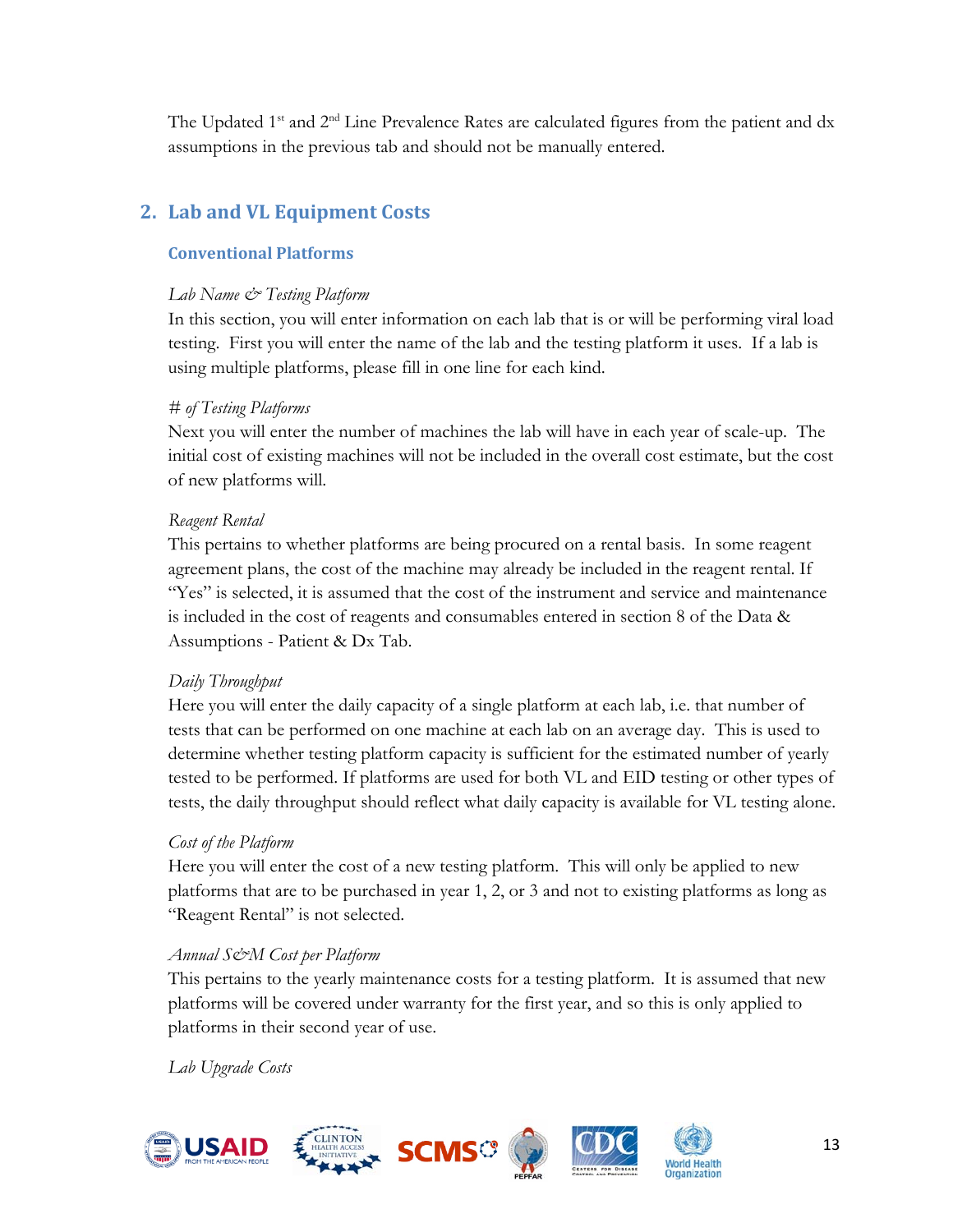Here you can enter any costs related to the renovations or upgrades to the laboratories themselves to accommodate the installation of viral load testing platforms. If you do not anticipate any additional renovation costs, this can be left blank.

#### *Annual Lab Overhead Costs*

Here you can enter any additional overhead costs that labs will incur due to viral load testing.

#### **POC Testing Labs**

This section pertains to point-of-care testing and the associated costs.

#### *Name of Testing Platform and # of Platforms*

Here you will enter a line for each type of POC testing platform in your program and the number of each type in each year of the costing.

#### *Reagent Rental*

This pertains to whether platforms are being procured on a rental basis. If "Yes" is selected, it is assumed that the cost of the instrument and service and maintenance is included in the cost of reagents and consumables entered in section 8 of the Data & Assumptions - Patient & Dx Tab.

### *Daily Throughput*

Here you will enter the daily capacity of a single platform at each lab, i.e. that number of tests that can be performed on one machine at each lab on an average day. This is used to determine whether testing platform capacity is sufficient for the estimated number of yearly tests to be performed. If platforms are used for multiple types of tests, the daily throughput should reflect what daily capacity is available for VL testing alone.

### *Cost of the Platform*

Here you will enter the cost of a new testing platform. This will only be applied to new platforms that are to be purchased in year 1, 2, or 3 and not to existing platforms.

### *Annual S&M Cost per Platform*

This pertains to the yearly maintenance costs for a testing platform. It is assumed that new platforms will be covered under warranty for the first year, and so this is only applied to platforms in their second year of use.

# **3. Sample Transportation and Results Delivery Costs for VL Testing**

This section pertains to the costs associated with sample transportation and results delivery for viral load testing. Here you will enter the cost associated with each kind of sample collection (DBS, PPT, and plasma) for paper and electronic results delivery for viral load only. You will also enter the estimated distribution of each type of sample transportation and results delivery, which must sum to 100% for each sample type. Any methods that your program does not use can be left blank.









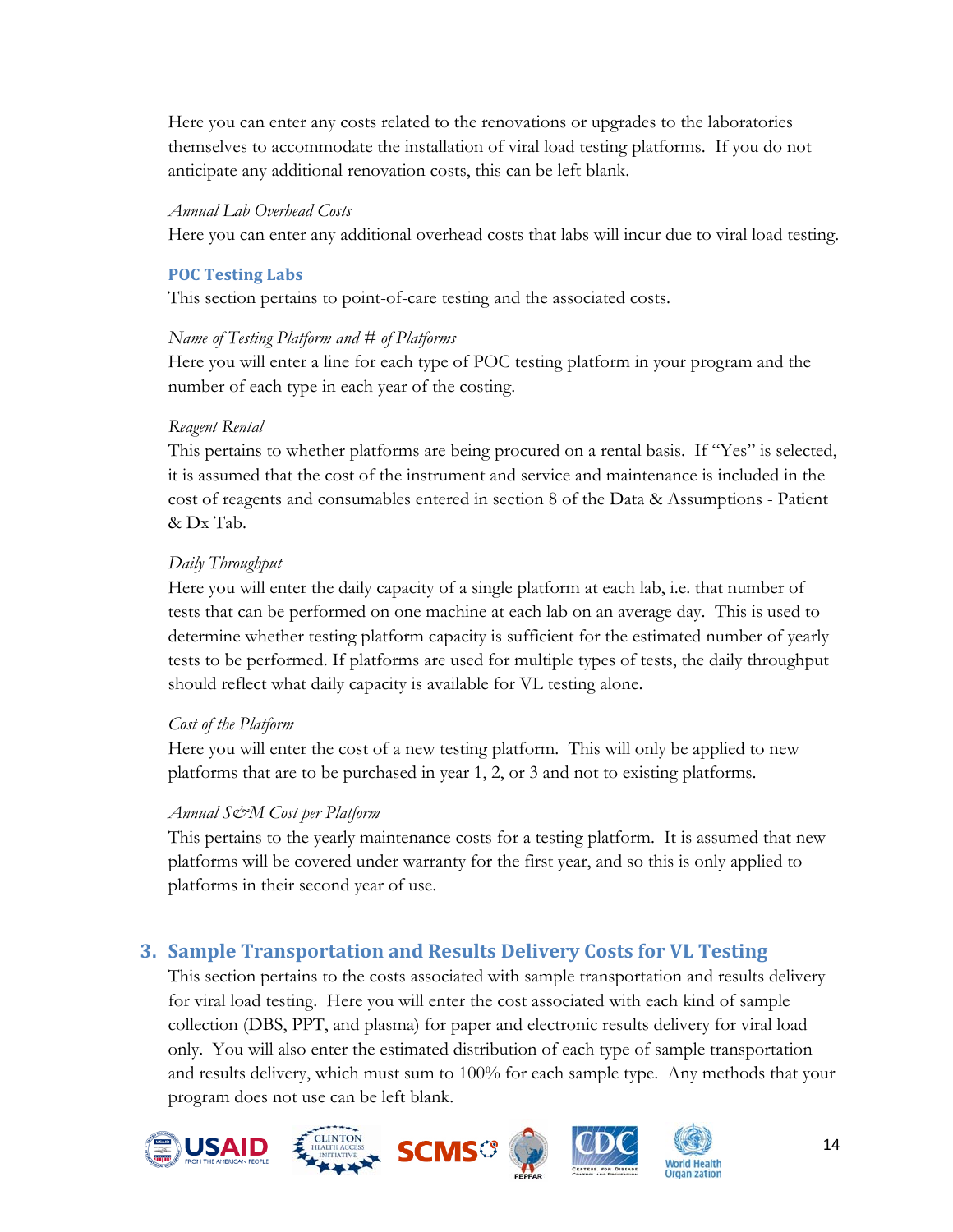# **4. Human Resource and Training Costs**

This section pertains to the total cost of human resources, including monthly salary, training costs, and time allocated to viral load testing, for workers directly related to VL testing.

### *Lab Technicians*

Here you will enter the monthly salary, the number working in your program, the percent of their time to be allocated to viral load testing, and the per worker annual training costs associated with viral load testing for senior and junior laboratory technicians.

### *Clinicians & Other Health Workers*

This section refers only to those doctors, nurses, primary counselors, and receptionists who will be working at least in part in your viral load monitoring program. Here you will enter the monthly salary, the number working in your program, the time spent per viral load test, the initial per person training cost for viral load testing, and the annual refresher training cost per worker. The "training cost for VL per person" refers to initial training for new health workers in the viral load testing algorithm, results interpretation, adherence counseling, patient education, sample reception, and other relevant aspects as applied to each cadre of worker.

# **5. Data Management Costs**

In this section, you will enter a cost per test for reporting and for monitoring and evaluation activities.

# **Step Three: Summary**

After you have entered all the necessary information in the two Data & Assumptions tabs, the Summary tab will provide the estimated yearly testing totals and cost outputs of the tool for each component of your programs.

### *Key Assumptions*

The Key Assumptions box provides a summary of the scenario you have chosen to model based on the assumptions in Section 4 of the Data & Assumptions – Patient & Dx tab.

### *Summary Outputs*

This provides an overall summary of total patients, testing volumes, VL testing capacity, total VL costs, total CD4 commodity costs, and cost per viral load test and per ART patient.

A. Output in # Tests and Patient Coverage



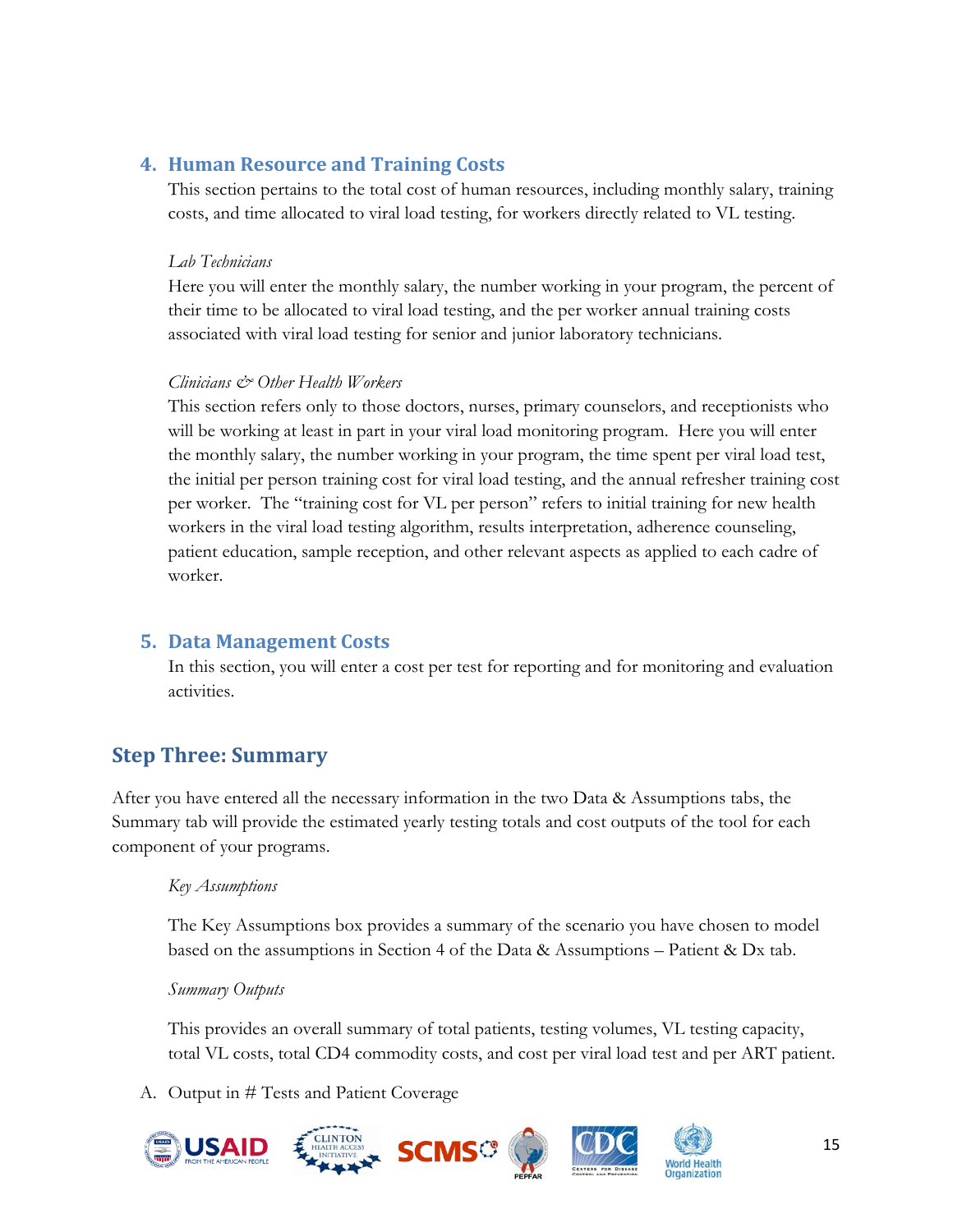This table breaks down the projected total number of CD4 and VL tests per year by type of testing based on the information entered in Data & Assumptions – Patient & Dx.

- B. Output in Commodity Costs This provides an estimate of the commodity costs associated with projected VL and CD4 testing.
- C. Output in Change in Treatment Costs

This provides an estimate of the change in ART commodity costs associated with VL scaleup as compared to a scenario where VL scale-up was not introduced.

D. Output in Lab and Equipment Costs (viral load testing only)

This provides the estimated costs of viral load laboratory and equipment costs for both conventional and point-of-care platforms.

E. Output in Sample Transportation and Results Delivery Costs (viral load testing only)

This provides the total estimated costs of sample transportation and results delivery based on your program's collection and reporting methods.

F. Output in Human Resource and Training Costs (viral load testing only)

This provides the total estimated cost of human resources and training that are directly related to viral load testing.

G. Output in Data Management Costs (viral load testing only)

This provides an estimate of data management costs associated with your VL program.









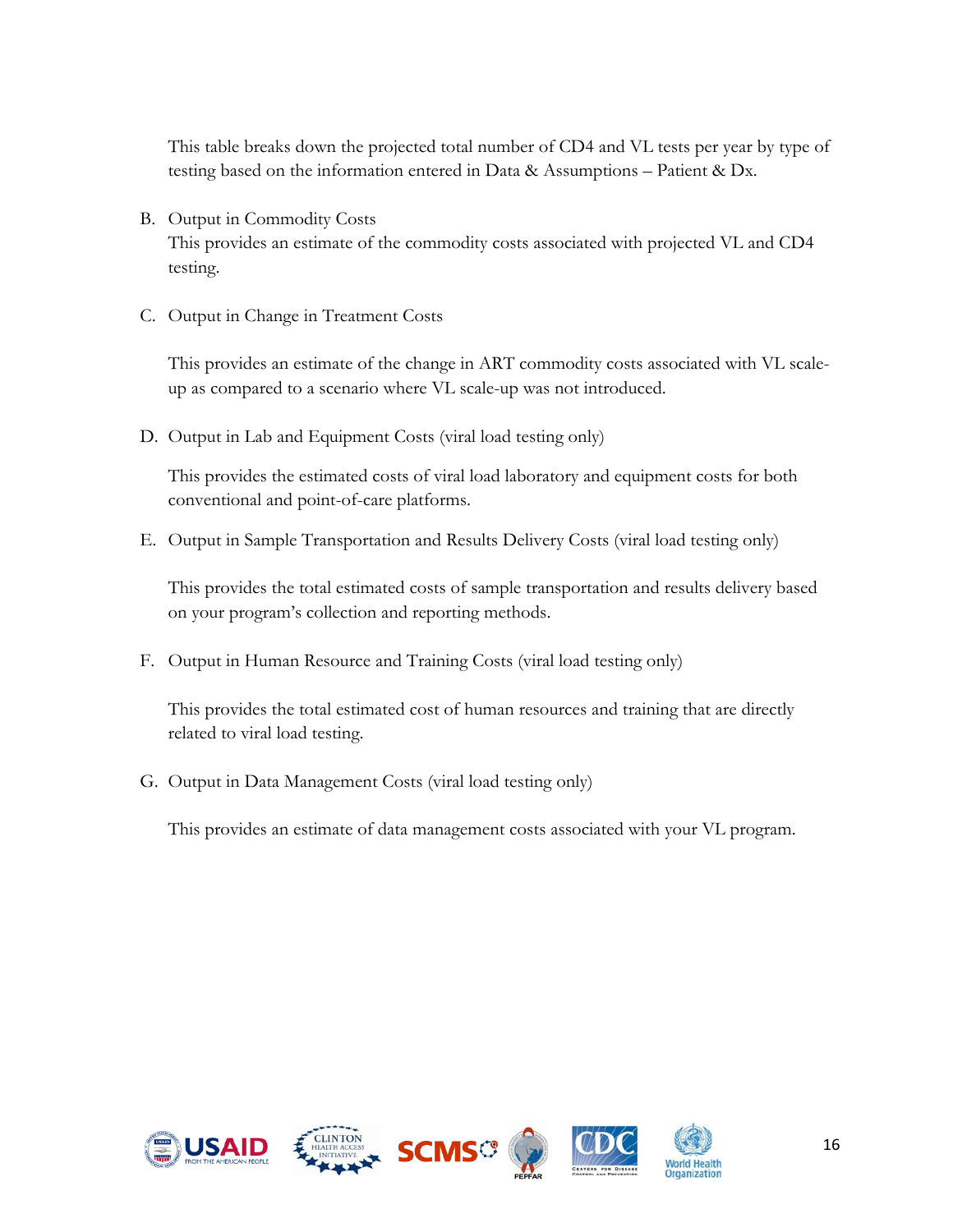# **List of Necessary Data or Assumptions**

*\*those in italics are optional* 

# **Patient & Dx**

Population Data

- 1. Number of Adult and Children in Pre-ART projected for the next 3 years
- 2. Number of Adult, Children, and Pregnant Women on ART for the next 3 years
- 3. Current 2L ART population of Adults and Children

Testing Flow

- 1. Migration rates: Pre-ART to ART migration rate for Adults and Children
- 2. Attrition rates: Adults and Children in Pre-ART and ART
- *3. CD4 Provider-Initiated Testing rate outside routine CD4 monitoring*
- 4. Switch rate from  $1^{st}$  to  $2^{nd}$  line under CD4 monitoring only
- 5. Suspected failure testing:

*\*necessary only if suspected failure testing is part of desired scenario* 

- $\bullet$  % of 1<sup>st</sup> line patients who will receive 1<sup>st</sup> suspected failure test
- $\bullet$  % of those tested once who will receive a 2<sup>nd</sup> test
- $\bullet$  % of those with 2 VL tests who will switch to  $2<sup>nd</sup>$  line
- $\bullet$  % of 2<sup>nd</sup> line patients who will receive suspected failure test
- $\bullet$  % of those  $2<sup>nd</sup>$  line patients tested who will be retested
- *% of patients who will switch to 2nd line following only 1 VL test>threshold*

# 6. Routine Monitoring:

*\*necessary only if suspected failure testing is part of desired scenario* 

- $\bullet$  % of 1<sup>st</sup> line patients who will have 1 routine VL test above threshold
- $\bullet$  % of those tested once who will receive a 2<sup>nd</sup> test
- $\bullet$  % of those with 2 VL tests who will switch to 2<sup>nd</sup> line
- $\bullet$  % of  $2<sup>nd</sup>$  line patients who will receive suspected failure test
- $\bullet$  % of those 2<sup>nd</sup> line patients tested who will be retested
- *% of patients who will switch to 2nd line following only 1 VL test>threshold*

National Testing Algorithm

- 1. # of VL tests for Adults, Children, and Pregnant Women on  $1<sup>st</sup>$  line ART during their  $1<sup>st</sup>$ year on ART and subsequent years
- 2.  $\#$  of VL tests for Adults and Children on  $2^{nd}$  line ART
- 3.  $\#$  of CD4 tests for Adults, Children, and Pregnant Women on ART during their 1<sup>st</sup> year on ART and subsequent years
- 4. # of CD4 tests for Adults, Children, and Pregnant Women at time of diagnosis







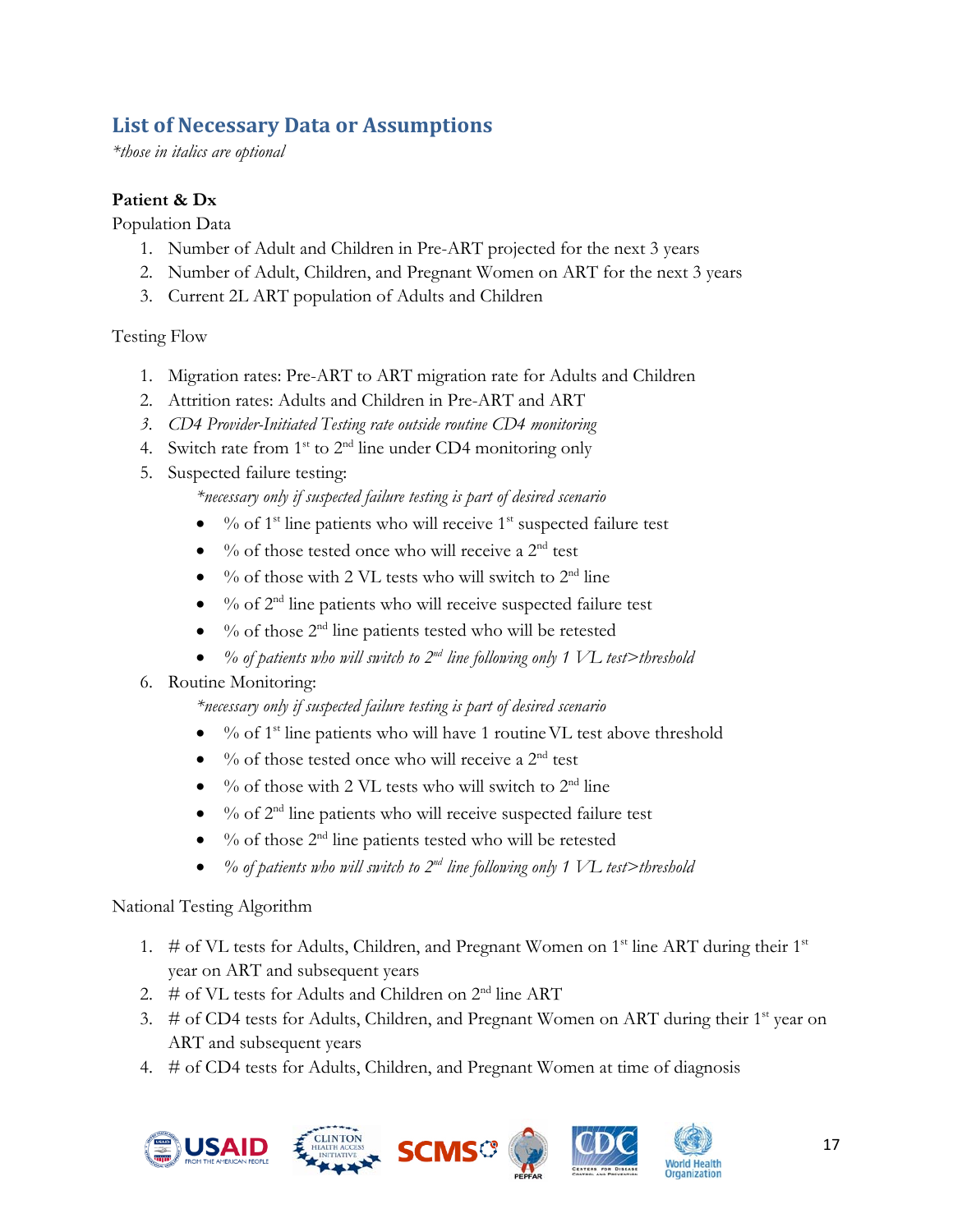5.  $\#$  of CD4 tests for Adults and Children in Pre-ART during their 1<sup>st</sup> year on ART and subsequent years

#### Scenario Parameters

\*these are user-driven assumptions or targets

- 1. Type of VL testing (routine, suspected) failure to be used for Adults, Children, and Pregnant Women on ART
- 2. VL scale-up targets for each type of testing
- 3. CD4 coverage targets for Pre-ART and ART

### Laboratory Testing

*% of total tests that used for:* 

- 1. Training and Quality Assurance
- 2. Sample Rejection
- 3. Wastage

### Instruments

- 1. Number of each type of VL and CD4 to be used in country
- 2. % of tests that will be performed through each kind of machine
- 3. Ratio of controls per tests for each type of machine used

### Sample Collection

1. % of samples that will be collected through DBS, PPT, and EDTA

### Diagnostic Product Costs

Cost per test for (necessary only for kinds to be used in program): \*see guidance for sample prices

- 1. DBS Bundles
- 2. EDTA Tubes
- 3. PPT Tubes
- 4. Reagents and consumables for each VL and CD4 machine

### **Systems**

*\*Each of the following data are only necessary if including these elements in the costing* 

### Drug Costs and Distribution

- 1. Distribution of  $1^{st}$  and  $2^{nd}$  line ARV regimens for adults and children
- 2. Annual cost of each regimen used
- 3. Current  $1<sup>st</sup>$  and  $2<sup>nd</sup>$  line prevalence under no VL scale-up scenario